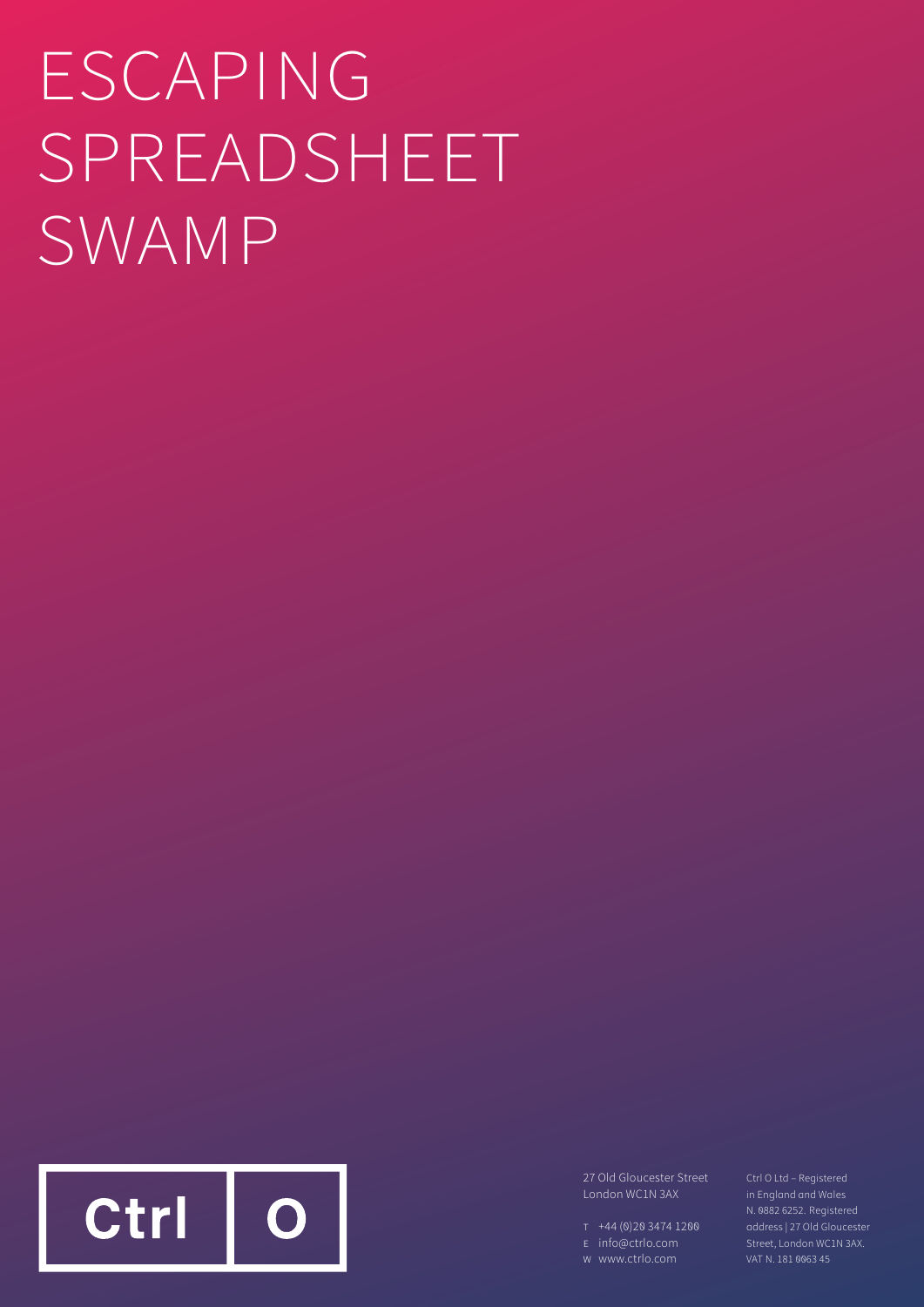## escaping spreadsheet swamp

Do you use Excel – or Google Sheets? Spreadsheets are brilliant when they work, but the more data they need to store, and the more people with access to them, the trickier things get.

Finicky macros; formulae that make no sense; endless scrolling; data entered in the wrong format; and no control over who can see or change what. These are some of the common frustrations people have when it comes to shared spreadsheets. Far from frictionless data management, the spreadsheet swamp bogs-down teams with data which is highmaintenance, yet increasingly unreliable.

So, what are the specific problems and how could you avoid them in the future?

# free-for-all data 'management'

Controlling who can change what is quite hard in Excel. You can control who has access to the spreadsheet as a whole, but if they can edit it, then they can edit most of it. Yes, you can lock certain cells, but that means locking them for everyone. Fine control is not possible. Anyone who can open your spreadsheet can also see all the data in it. This means you may need multiple spreadsheets for data that is exclusively for the eyes of certain management levels or departments.

## **an ideal data-collecting solution would:**

- ▶ let you control which groups of people can edit and view each data field
- ▶ let you control which changes need to be approved before they go live
- ▶ make it possible for you to set up data views and graphs specific to different user groups.

## the mushrooming spreadsheet

Spreadsheets start out a small, perfectly manageable oasis of truth. The person who set them up is there for any questions. Over time, sheets get added, formulae and macros are implemented, and the author moves on. In time the spreadsheet that contains critical data is an inhospitable, untrustworthy swamp. Seemingly with a life of its own. Without clear notes, the logic is obscure. It's hard to filter what's relevant to you now, it is so unwieldy. Ad-hoc copies start proliferating for individual's purposes.

#### **an ideal data-collecting solution would:**

- ▶ let the administrator provide a description for each field and an explanation for each formula that others can see
- ▶ let the administrator set what data a user can see depending on their requirements
- ▶ give you the option to further refine what you can see so that you are not swamped by irrelevant information.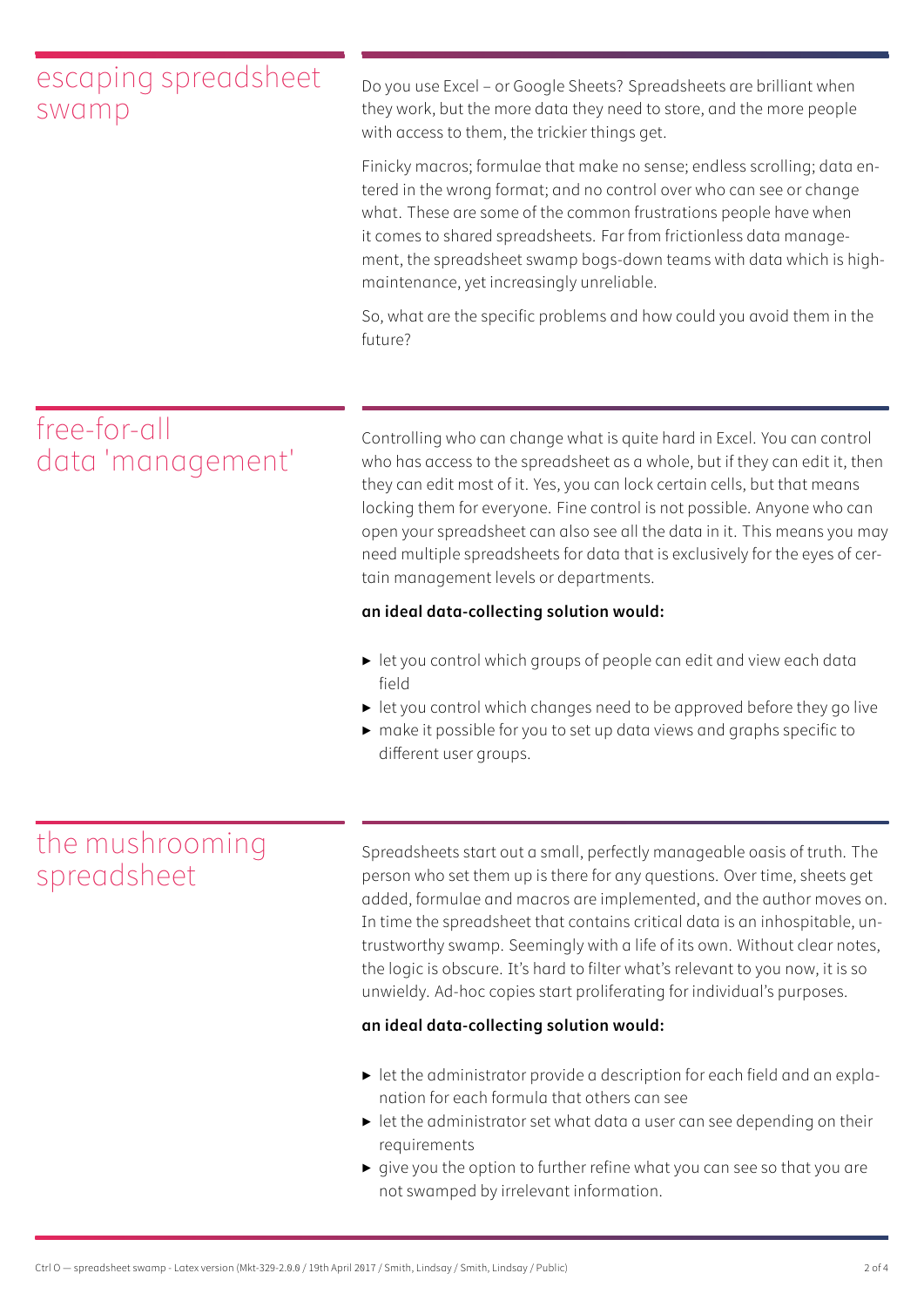## the complicated history

You may just have three people updating your spreadsheet, or you may have 30. In either case, it's hard to see anything other than the data that was last saved into the spreadsheet. Yes, you can set up tracking on your spreadsheet, but it's not an easy thing to decipher again in Excel. Formatting changes are highlighted in the same way as data changes and it's very hard to see what's changed since you last viewed the sheet, especially if there are dozens of editors. Making sure that data is current, accurate and consistent can be very hard.

### **an ideal data-collecting solution would:**

- ▶ give you a very clear and simple history of who changed each field and when
- ▶ let you control which changes need to be approved before they go live
- ▶ let users set up alerts so that they know when any data relevant to them is changed.

## building the ideal datacollecting solution

Cloud software developer, Ctrl O was all too familiar with the challenges touched on above. They developed Linkspace to make it easy for teams, departments and organisations to share and update information. Linkspace is suitable for collecting and maintaining any information you may have considered using a more conventional spreadsheet for – from budgets and global project details to organisational training records and multisite equipment maintenance records.

Lightweight and highly flexible, it is quick to deploy as a single spreadsheet, while at the same time offers a range of easy-to-use features that you would only expect to find in much larger and more complicated enterprise systems, including all the ideal features to combat mushrooming, free-for-all and version-less spreadsheets.

The secure online system gives all users 24-hour access from anywhere in the world. Linkspace is quick, economical and easy to deploy and a simple £5 per-user/per-month pricing model drops to £1 per-user/permonth in large (1,000+) deployments.

| Home Data                                                     | Configuration<br>Approval (4) | Use * as wildcard | Search                  |                      |                   | Taylor, James   |
|---------------------------------------------------------------|-------------------------------|-------------------|-------------------------|----------------------|-------------------|-----------------|
| <b>Status</b><br>Display format V<br>View $\vee$<br>New entry |                               |                   |                         | <b>Rows per page</b> |                   | 50<br>۰         |
| <b>Serial</b>                                                 | <b>Title</b>                  | <b>Country</b>    | <b>Number of people</b> | <b>Completed</b>     | <b>Start date</b> | <b>End date</b> |
| $\overline{1}$                                                | Health and safety training    | China             | 5                       |                      | 2014-11-30        | 2015-01-01      |
| $\mathcal{P}$                                                 | <b>Infection Control</b>      | Japan             | 10                      |                      | 2013-11-25        | 2013-12-21      |
| $\overline{\mathbf{3}}$                                       | DSE and Office Ergonomics     | Netherlands       | H.                      |                      | 2014-04-16        | 2014-04-20      |
| $\Delta$                                                      | <b>Infection Control</b>      | Yemen             | 8                       |                      | 2014-04-22        | 2014-06-12      |
| $\overline{5}$                                                | <b>Risk Management</b>        | Yemen             |                         |                      | 2014-09-24        | 2014-11-04      |
| 6                                                             | <b>Fire Safety Training</b>   | Sweden            | $\overline{7}$          |                      | 2015-01-13        | 2015-02-17      |
| $\overline{7}$                                                | <b>Infection Control</b>      | France            |                         |                      | 2014-01-05        | 2014-01-13      |
| 8                                                             | <b>Infection Control</b>      | Bulgaria          | $\overline{2}$          |                      | 2014-12-26        | 2015-02-04      |